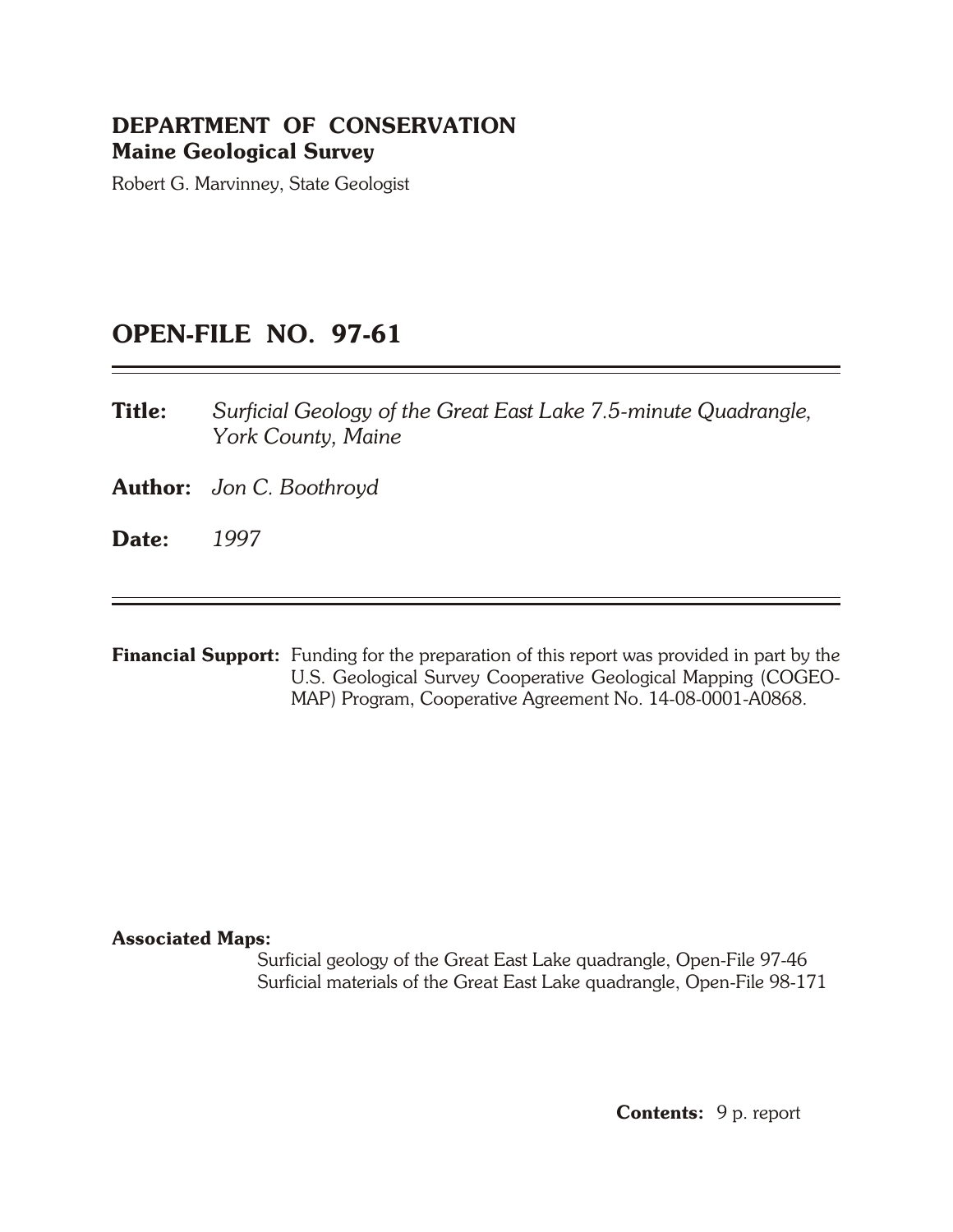# *Surficial Geology of the Great East Lake 7.5- minute Quadrangle, York County, Maine*

#### *Jon C. Boothroyd*

*Department of Geology Uni versity of Rhode Is land King ston, Rhode Island 02881*

#### **INTRODUCTION**

Surficial mapping in the Great East Lake 7.5' quadrangle was conducted during the summer of 1991 as part of the CO-GEOMAP program of the Maine Geological Survey and the U.S. Geological Survey. The purpose of this program and its successor, the STATEMAP program, is to provide detailed geologic information for use by the general public, and municipal, state, and federal agencies, and fundamental background information for site-specific studies. A surficial geologic map (Boothroyd, 1997) and a surficial materials map (Boothroyd, 1998), both at  $1:24,000$  scale, have been compiled. The materials map shows the thickness and composition of surficial sediment at points where surface and subsurface observations were made. The geologic map shows the distribution of geological units and features that record the geological history of the quadrangle. This report describes the surficial deposits that were mapped in the quadrangle, and presents the glacial, deglacial, and postglacial history of the quadrangle.

#### **PREVIOUS WORK**

Early descriptions of the surficial deposits in the study area are found in Stone (1899) and Leavitt and Perkins (1935). A re gional overview of the glacial history in southwestern Maine can be understood by reading Bloom (1960, 1963), Borns (1973), Smith  $(1982, 1985)$ , Thompson  $(1982)$ , and Thompson and Borns (1985a,b). The surficial geology of the Great East Lake quadrangle has been mapped previously at reconnaissance level by Bloom (1960) and Smith (1977). Wetlands mapping of the Great East Lake quadrangle is published in draft form by the National Wetlands Inventory, U.S. Department of the Interior.

#### **LOCATION, TOPOGRAPHY, AND DRAINAGE**

The Great East Lake 7.5' quadrangle is located between  $43^\circ$ 30'00" and 43° 37'30" N latitude and 70° 52'30" and 71° 00' W longitude on the border of Maine and New Hampshire in southwest York County and southeast Carroll County respectively (Figure 1). It includes part of each of the communities of Acton, Shapleigh, and Newfield in Maine, and Milton and Wakefield in New Hampshire.

Elevations within the quadrangle range from 478 feet (146) m) at Loon Pond in the southeast corner of the quadrangle to 941 feet (287 m) above sea level (asl) at Bond Mountain (Maine) in the northeast corner and 1080 feet (329 m) at Davis and Oak Hills (New Hampshire) in the west-central section. Most of the quadrangle has moderate relief, however; the maximum relief of approximately 440 feet (134 m) occurs between Mirror Lake and Bond Mountain in the northeast corner of the quadrangle. Approximately 20% of the quadrangle is covered by lakes; the three largest are Great East Lake, Square Pond and Balch Pond. All of the quadrangle is above the late-glacial marine limit, which approaches an elevation of 295 feet (90 m) in nearby quadrangles (Koteff and others, 1993).

There is a moderate northwest-southeast trend to the topography in the form of streamlined hills in the study area, which reflects the regional ice-flow direction and not the underlying structure of the bedrock. Bedrock hills comprised of plutonic rocks, such as Gerrish Mountain, have been somewhat modified by erosion and deposition from the Laurentide Ice Sheet.

The two major drainages are the south-flowing Salmon Falls River that rises in Great East Lake and forms the Maine-New Hampshire border in the southern half of the quadrangle, and the east-flowing Little Ossipee River that rises in Balch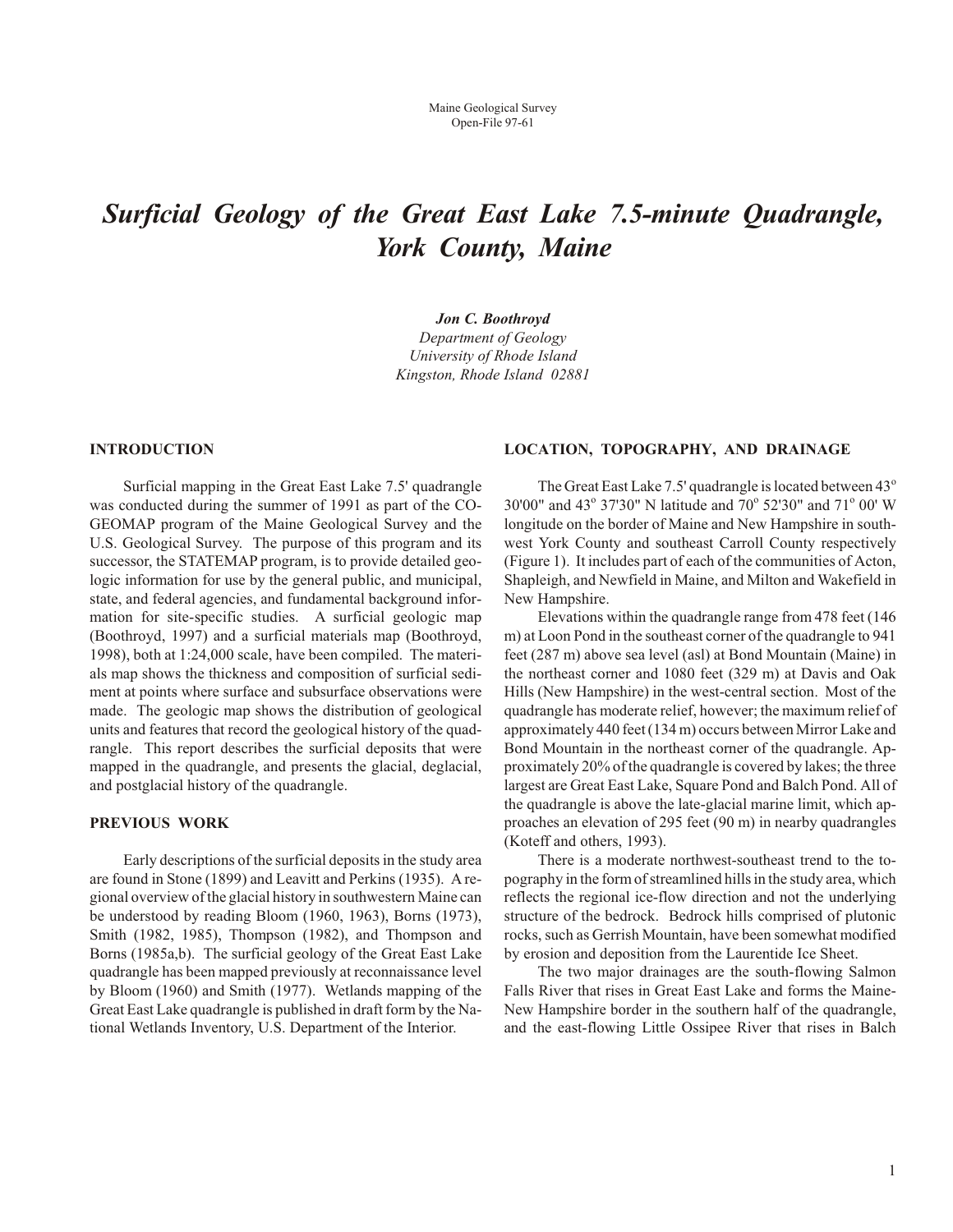

Figure 1. Location map of the Great East Lake quadrangle.

Pond in the northern part of the quadrangle. Minor streams include Heath Branch in the southeast and many unnamed brooks that drain into, or out of, wetlands.

#### **BEDROCK GEOLOGY**

The bedrock geology of the Great East Lake and neighboring quadrangles has been mapped by Hussey (1968, 1985), Hussey and Pankiwskyj (1975), Gilman (1972, 1978), and summarized in Osberg and others (1985). Most of the quadrangle is underlain by multiply-deformed, stratified Siluro-Devonian metamorphic rocks of the Rindgemere Formation which is part of the Shapleigh Group (Hussey, 1985). Rock types include quartz- feldspar- biotite schist and calc- silicate gneiss. The meta morphic rocks are intruded by several small, unnamed granite plutons of Devonian age.

#### **SURFICIAL GEOLOGY**

#### *Bedrock and Thin-Till Areas*

Bedrock crops out primarily as ledges along the flanks of hill sides and as small, discontinuous exposures in roadcuts. It is shown as a dark gray color on the geologic map, and by the notation rk (rock) on the materials map. One set of glacial striae was located (trend 140°), courtesy of W. Thompson, on a bedrock pave ment just south of the South Acton road near Loon Pond.

Although only a cursory search was done due to time constraints, other promising bedrock pavements that may show striae exist at the road junction on Acton Ridge and near the town commons of the village of Acton.

Thin-till areas were not delineated because of the difficulty of discerning such stratigraphy from aerial photographs or surface indications. An inferred thin-till area is located in the extreme southeast corner of the quadrangle and most likely occurs over the higher parts of Gerrish, Gile, and Bond Mountains.

#### *Till Mantle*

Till (Pt) comprises the surface unit (crops out) over approximately 50 percent of the area mapped and includes most, but not all, upland areas. The till is commonly a slightly-tomoderately compacted, light brown to dark-yellowish brown dia micton that consists of a non-stratified mixture of silt, sand, pebbles, cobbles, and boulders. The morphology and sedimentary characteristics of this unit suggest an ablation and/or debris-flow mode of emplacement.

Inferred thick deposits of till form streamlined hills oriented northwest-southeast. Hubbard Ridge and unnamed hills north of Acton village are excellent examples. The uppermost stratigraphy of these hills is comprised of the above described dia micton, suggesting a thick ablation mantle over the underlying lodgement till and bedrock.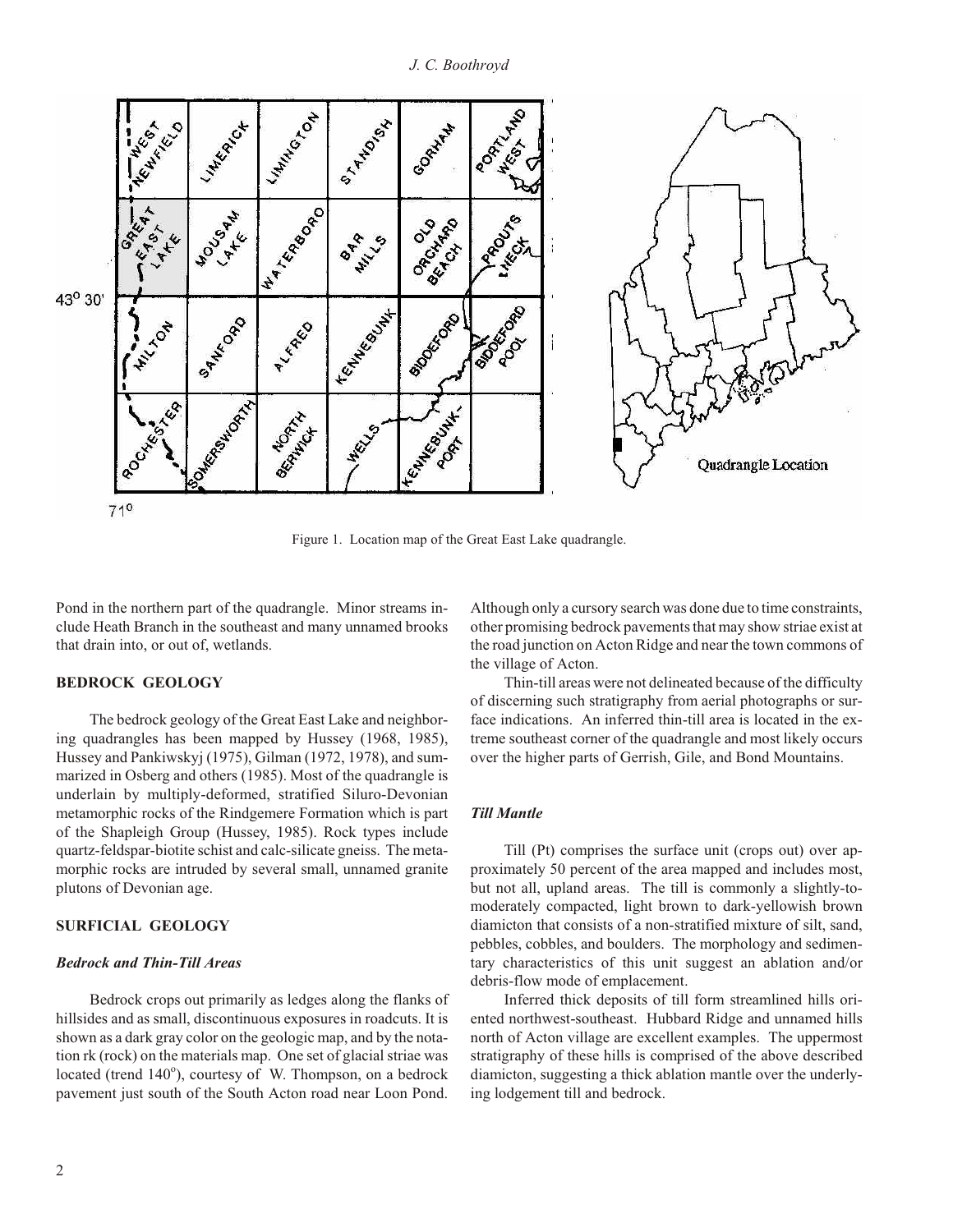#### **Hummocky Moraine Deposits**

Hummocky moraine deposits (map unit Phm) are irregularly- shaped mounds and small hills with up to 40 feet (12 m) of internal relief and 120 feet  $(37 \text{ m})$  of total relief that are comprised of interstratified debris-flow till and ice-marginal fluvial and lacustrine deposits. Individual beds range from 2-6 feet  $(50 \text{ cm to } 2 \text{ m})$  in thickness. Internal structure shows abundant evidence of collapse and remobilization of sediment after initial deposition, probably by melting of buried ice. Large boulders up to 6 feet  $(2 \text{ m})$  in diameter often occur on the surface of, or within, the moraines. These deposits are inferred to mark former ice-marginal positions and are particularly prevalent, although not limited to, the Salmon Falls River drain age and around Great East Lake. These deposits are probably similar to those identified as stagnation moraine by Thompson and Borns (1985a), but may imply a more active ice margin although ice-push features have not been identified.

#### *Glacial Fluvial Deposits*

Glacial fluvial deposits are present in the quadrangle as eskers (Pge), as small irregular areas of ice-marginal sand and gravel (Pgi), as fan-shaped high-gradient features or flat-topped lower gradient plains (Pgf), and as undifferentiated deposits of stratified sand and gravel (Pg). Some lower-gradient plain deposits are undoubtedly delta plain (topset) beds deposited over underlying delta slope (foreset) beds, but lack of deep exposures makes identification difficult.

*Eskers and esker systems:* Here are some basic definitions after Ashley and others (1991) and Warren and Ashley (1994). An esker is an elongate ridge parallel to either regional ice flow or valley axes, and comprised of stratified material. An icetunnel is a subglacial or englacial tunnel containing a river transporting water and sediment. An ice-tunnel deposit is sediment deposited within a subglacial ice tunnel. And finally, an esker system is an array of eskers traceable up or down the inferred regional ice gradient, over drainage divides, and down valley axes. The importance of understanding the definitions is that not all eskers were deposited in ice tunnels (Ashley and others, 1991), but most ice-tunnel deposits are morphologically eskers.

Esker systems are the most spectacular geologic features in the quadrangle, forming sharp-crested sinuous ridges up to 100 feet (30 m) in relief and up to  $5{,}500$  feet (1,700 m) in segment length. There is 100-800 m longitudinal separation between segments, and some segments are parallel in a semi-reticulate pattern. Esker systems can be traced over drainage divides and include meltwater channels eroded in the till mantle. Some systems trend NW to SE across the quadrangle and are parallel to ice-flow indicators such as streamlined hills, whereas others are within, and follow the courses of, present stream valleys. Stratigraphic sequences exposed in borrow pits indicate that clastsupported boulder gravel with a coarse sand matrix (average largest long  $(L)$  axis of the 10 largest clasts in a sample is up to 50 cm) is an important lithofacies. This lithofacies is interpreted as having been deposited in an ice-tunnel environment.

Esker ridges form elongate peninsulas and islands in Great East Lake and Balch and Square Ponds and a sublacustrine ridge in Square Pond. The Square Pond delineation was aided by a bathymetric map provided by the Square Pond Association of homeowners (Square Pond Association, unpublished). Other, smaller systems (in relief and segment length) exist in the Hussey Hill area of South Acton and in the Little Ossipee River drainage system between Balch and Shapleigh Ponds. Good internal exposures are not common; the best are:  $(1)$  the Pepin pit, with active, working faces just southwest of Square Pond; (2) a large abandoned series of pits with a few good faces located along the extreme south eastern shore of Great East Lake; and (3) the Acton town pit in South Acton.

*Ice-marginal sand and gravel:* These deposits (map unit Pgi) exist as scattered high terraces against till-mantled hillsides; the most notable deposit is at the Acton town landfill, north of Acton village.

*Glacial-fluvial sand and gravel:* These deposits (map unit Pg) are characterized by either somewhat hummocky morphology or by some internal interbeds of diamicton. Final depositional surfaces of the units suggests fluvial deposition along ice-filled valleys with debris-flow till deposited from adjacent ice and till-mantled hill sides and abundant burial of ice blocks. The deposits are much larger in area than units mapped as Pgi; the best examples are in the northern part of the quadrangle north of Balch Pond and adjacent to Gile and Bond Mtns. (map unit Pgbp).

*Glacial alluvial fans and plains: High-gradient glacial al*luvial fans (map unit Pgf) drain off the till uplands in several localities with gradients of up to  $18 \text{ m/km}$  (95 ft/mile) and clast sizes of gravel boulders up to 30 cm (1 foot) long axis. The best examples of high-gradient fans are to the southeast of Acton village and west of Hubbard Ridge in the southeastern part of the quadrangle and west of Square Pond in the east-central region.

Lower-gradient glacial alluvial plains (map unit Pgf) may be fan-shaped in part, but occur at lower elevations along a given valley than do the high-gradient fans. Gradients range from 6 m/km (30 ft/mile) to over 10 m/km (50 ft/mile); the average largest of 10 clasts range from  $10-30$  cm  $(4 \text{ in } -1 \text{ ft})$  long axis. Good examples of alluvial plains surround Square Pond (Pgfsp), surround Moose Pond southeast of Acton Ridge (Pgfmp), and exist between Mirror Lake and Bond Mtn. in the northeast corner of the quadrangle (Pgfml). Some of these plains may indeed be delta plains but the absence of exposures of underlying delta slope beds do not allow this interpretation to be confirmed.

#### *Gla cial La cus trine De pos its*

Glacial lacustrine deposits (map unit Pld) are present as delta plain (topset) beds and as limited exposures of delta slope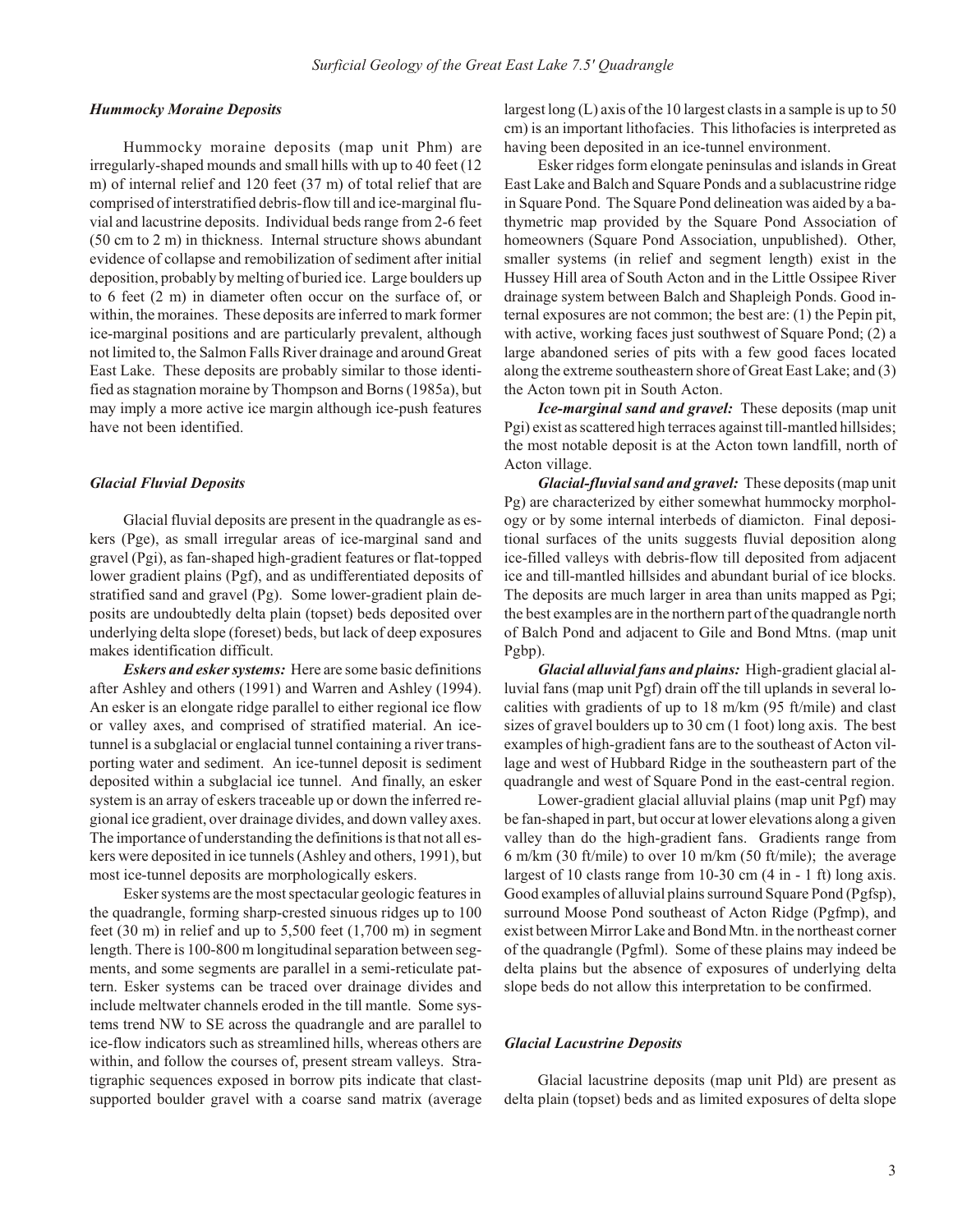(foreset) beds. Delta plains are characterized by flat-topped, low gradient surfaces usually dipping less than  $6 \text{ m/km}$  (30 ft/mile). Deposits are located in the Salmon Falls River drainage as a series of deltas extending northward to, and including the plain north of, Great East Lake. Delta-slope beds were not observed in any exposures, but the deposits were mapped as deltas based on the low gradients, especially in the area of the aptly named Flatground Road, and test pits showing coarse sand lithofacies indicating a distal or lower energy fluvial environment.

Another series of delta plains (map units  $Plmd_{1-3}$ ) grade southeast and east to several levels of an interpreted glacial Mousam Lake. Delta-slope beds are well exposed in several pits in the Mousam Lake quadrangle (Meglioli and Thompson, 1997a,b, and personal communication, 1991). Mousam Lake delta plains flank Hubbard Ridge in the southeast and form the plain south of the village of North Shapleigh. Seismic lines run by Lanctot and Tolman (1985) across the delta plain south of North Shapleigh record a depth to bedrock of up to 166 feet (50) m), indicating a substantial thickness of delta slope and/or lakefloor sediment. A seismic line in map unit  $P$ lmd<sub>3</sub>, northeast of Mud Pond and east of Gile Mtn., gave a depth to bedrock of 126 feet  $(38 \text{ m})$  (Lanctot and Tolman, 1985) indicating a significant thickness of lake deposits. The Square Pond glacial-fluvial system probably also grades to a level of glacial Mousam Lake, but delta slope evidence is lacking.

The most improbable delta (map unit Pldwl) is located south of Horn Pond and southwest of Wilson Lake and consists of a high hummocky surface with delta-plain beds of coarse gravel (clasts up to 20 cm long axis) overlying delta-slope beds of pebbly gravel to fine sand. Excellent exposures, up to 15 m  $(50 \text{ ft})$  high in two active pits, showed a topset-foreset contact at an approximate elevation of 620 feet (189 m) and multiple delta lobes.

#### **Postglacial Pleistocene and Holocene Deposits**

*Wetlands:* Holocene wetlands have been mapped as freshwater marshes (Hwm), as fresh-water swamps (Hws), or as undifferentiated fresh-water wetlands (Hw). Most of the marshes and undifferentiated wetlands contain some open-water areas. Wetlands occupy poorly drained low areas on the glacial fluvial surfaces everywhere in the quadrangle. Many are undoubtedly kettle-hole fills, and mantle former glacial lake bottoms in the Salmon Falls valley.

*Alluvial fans*: Small alluvial fans (map unit Qaf) were mapped in several locations in the quadrangle; one example is at the east end of Wilson Lake. They are interpreted to have been formed by postglacial drainage off till-mantled hill slopes. Some are presently active, probably during extreme rainfall events.

*Fluvial deposits:* The lowest terraces adjacent to the Little Ossipee River in the North Shapleigh area are interpreted as fluvial sediment (map unit Qst) deposited during the downcutting of the river in postglacial times.

#### **QUATERNARY GLACIAL AND POSTGLACIAL HISTORY**

#### *Gla cial Ge ol ogy*

**Background:** The glacial deposits in the Great East Lake quadrangle were derived from the last advance and retreat of the Laurentide Ice Sheet which covered Maine and the Gulf of Maine during its maximum extent during late Wisconsinan time (Thompson and Borns, 1985a). Streamlined hill azimuths in the quadrangle vary within narrow limits of 130-160° and are in agreement with azimuths in adjacent 7.5-minute quadrangles (Smith, 1977), and azimuths summarized for extreme southwestern Maine on the state surficial map (Thompson and Borns, 1985a). These azimuths indicate a regional ice-flow direction from northwest to southeast across the Great East Lake quadrangle, from New Hampshire into southwestern Maine, when the ice-sheet margin was offshore of the present coast of Maine. An isostatic uplift profile of the land, derived from topset-foreset contacts of marine deltas (Koteff and others, 1993), suggests greater uplift in a direction of  $331.5^\circ$  which is in agreement with the stream lined hill data as an indicator of regional ice gradient.

Ice recession from the Gulf of Maine probably began around 17,000 yr B.P. and the ice margin had retreated to near the Kennebunk area on the present coast by about 14,000 yr B.P. based on an uncorrected  ${}^{14}C$  date on marine shells (Smith, 1985). The Ogunquit-Wells-Kennebunk area is directly down the regional ice-sheet gradient from the Great East Lake quadrangle. As the ice margin retreated northwest away from the present coast, it remained in contact with marine waters of the Gulf of Maine. The synglacial Wisconsinan sea penetrated inland up the Salmon Falls River drainage as far as the Milton quadrangle to the southwest and up the Saco River and tributaries drainage as close as the Waterboro quadrangle to the east. Ice-margin retreat up the ice flowlines toward the Great East Lake area passed through the Wells, North Berwick, and Sanford quadrangles.

Deglaciation of the Great East Lake area occurred during systematic retreat of an active ice margin fronted by a narrow, probably  $1,000-3,500$  ft  $(300-1,000$  m) wide, stagnation zone. This mode of retreat led to the deposition of a series of fluvial and lacustrine morphosequences (Koteff and Pessl, 1981), which have been used to reconstruct former ice-margin retreatal positions. The correlation diagram of morphose quences (Figure 2) is arranged for convenience by drainages, generally from west to east and from south to north.

The till mantle (Pt) is the oldest Quaternary sediment deposited in the area. As stated previously, no exposures or test holes encountered identifiable lodgement till although the streamlined, drumlinoid hills such as Hubbard Ridge arguably were constructed by lodgement processes. Thus ablation and/or debris-flow till is the oldest mapped unit. The till mantle is certainly time transgressive, especially the debris-flow diamictons, as expressed on the correlation diagram (Figure 2).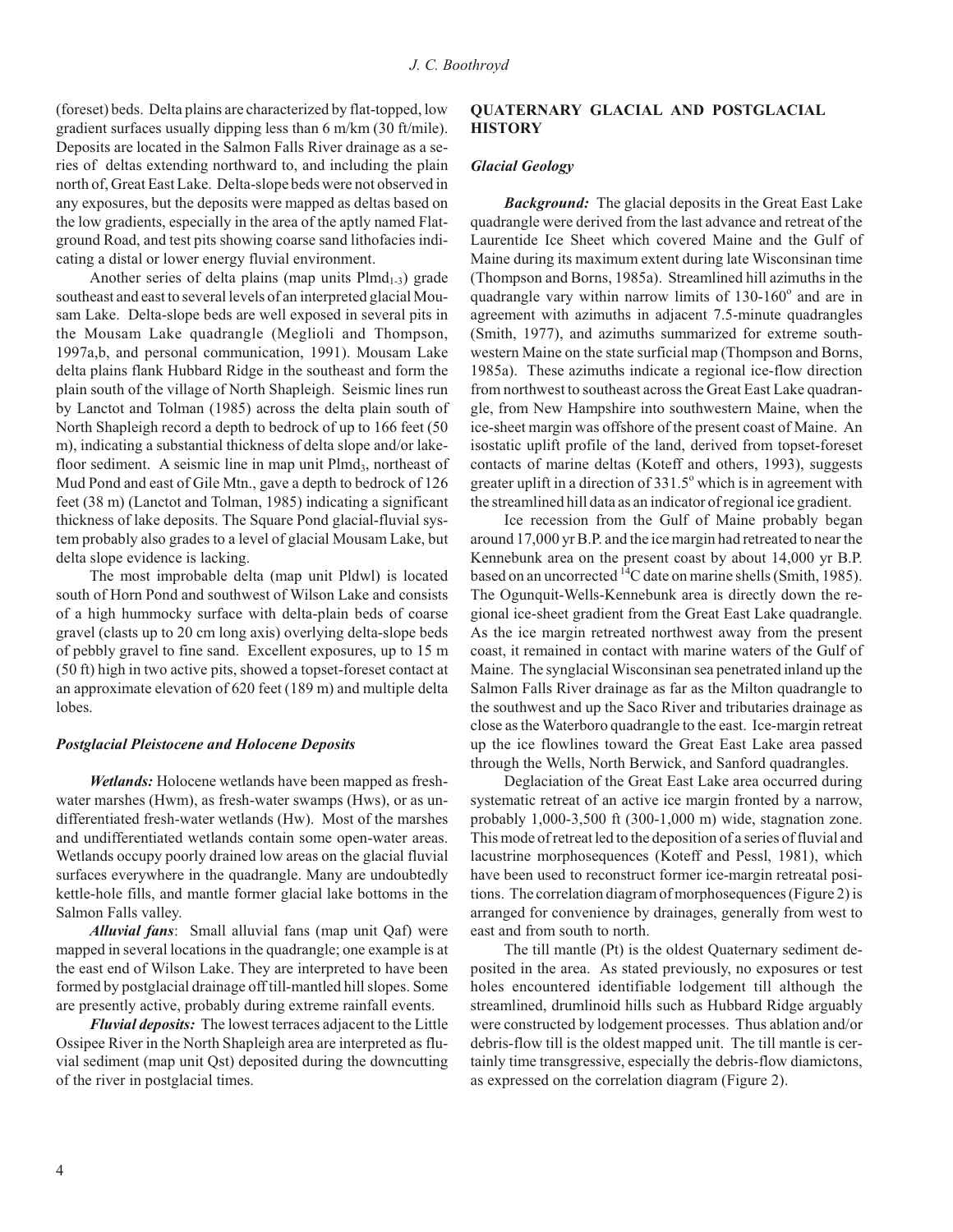

Figure 2. Correlation diagram of morphosequences in the Great East Lake quadrangle. The diagram is arranged by drainages, generally from west to east and from south to north.

*Esker systems:* Esker systems were the earliest glacial meltwater deposits. The Great East Lake system (Pgege) is interpreted as part of a larger through-going system that includes the Pine River system in New Hampshire as mapped by Goldthwait (1968). Deposits of the Pine River esker system are found in the Great East Lake quadrangle in the northwest corner adjacent to Pine River Pond. Segments of the combined Pine River/Great East system can be traced through Balch Pond, overland east of Acton Ridge to Great East Lake, across Great East Lake, and up over a drainage divide west of Square Pond. An eroded gorge in the till mantle on this divide is interpreted as the continuation of ice-tunnel drainage southeast to Square Pond, where esker segments begin again. The Great East system can be traced southeast to Mousam Lake in the Mousam Lake quadrangle where it merges with segments that trend down the axis of Mousam Lake. A series of esker segments in the western West New field quadrangle trend south from Province Lake, through Belleau Lake to Stump Pond in the Great East Lake quadrangle where a Y-shaped segment suggests that the herenamed Province Lake system (Pgepl) joins the Pine River/Great East system and is tributary to it. The Square Pond system (Pgesp) is interpreted as a distributary system of the Great East, diverging at the south end of Great East Lake. The Little Ossipee esker system (Pgelo) extending from Balch Pond east to Shapleigh Pond may be a distributary of the Great East system that extends down the Little Ossipee River valley, but the highly discontinuous segments are mostly buried by later deposits and are hard to in terpret.

It may be argued that the Great East Lake esker segments are time transgressive and some of them certainly are, as indicated on the correlation diagram (Figure 2). The best example of this are delta slope(?) beds deposited over a core of ice-tunnel deposits at the south end of Great East Lake at Grant Rd. However, the abundance of ice-tunnel deposits in the individual segments, and the large clast sizes of the gravel, argue for a subglacial river system with a discharge greater than can be realized by meltwater from the narrow stagnation-zone margin in the vicinity of individual segments. Much more important is the fact that the Great East Lake esker system can be traced upstream and down stream into adjacent quadrangles and can be traced over drainage divides and includes meltwater channels eroded in the till mantle. The system trends northwest to southeast across the quadrangle, parallel to regional ice-flow indicators such as streamlined hills. This trend suggests that the Great East Lake esker system was active as a through-going series of ice tunnels when Laurentide ice was thick enough to maintain a regional ice flow from northwest to southeast across the quadrangle.

The Hussey Hill (Pgehh) and South Acton (Pgesa) esker systems consist of small, low ridges oriented northwestsoutheast, which is also down the slopes of the till-mantled hillsides. These small systems probably represent local flow and deposition in ice tunnels as the ice thinned over Hussey Hill. No regional interpretation is implied.

**Salmon Falls drainage:** The Laurentide ice thinned over the bedrock-controlled topography and morphosequences formed as ice retreated up pre-existing valleys. Hummocky mo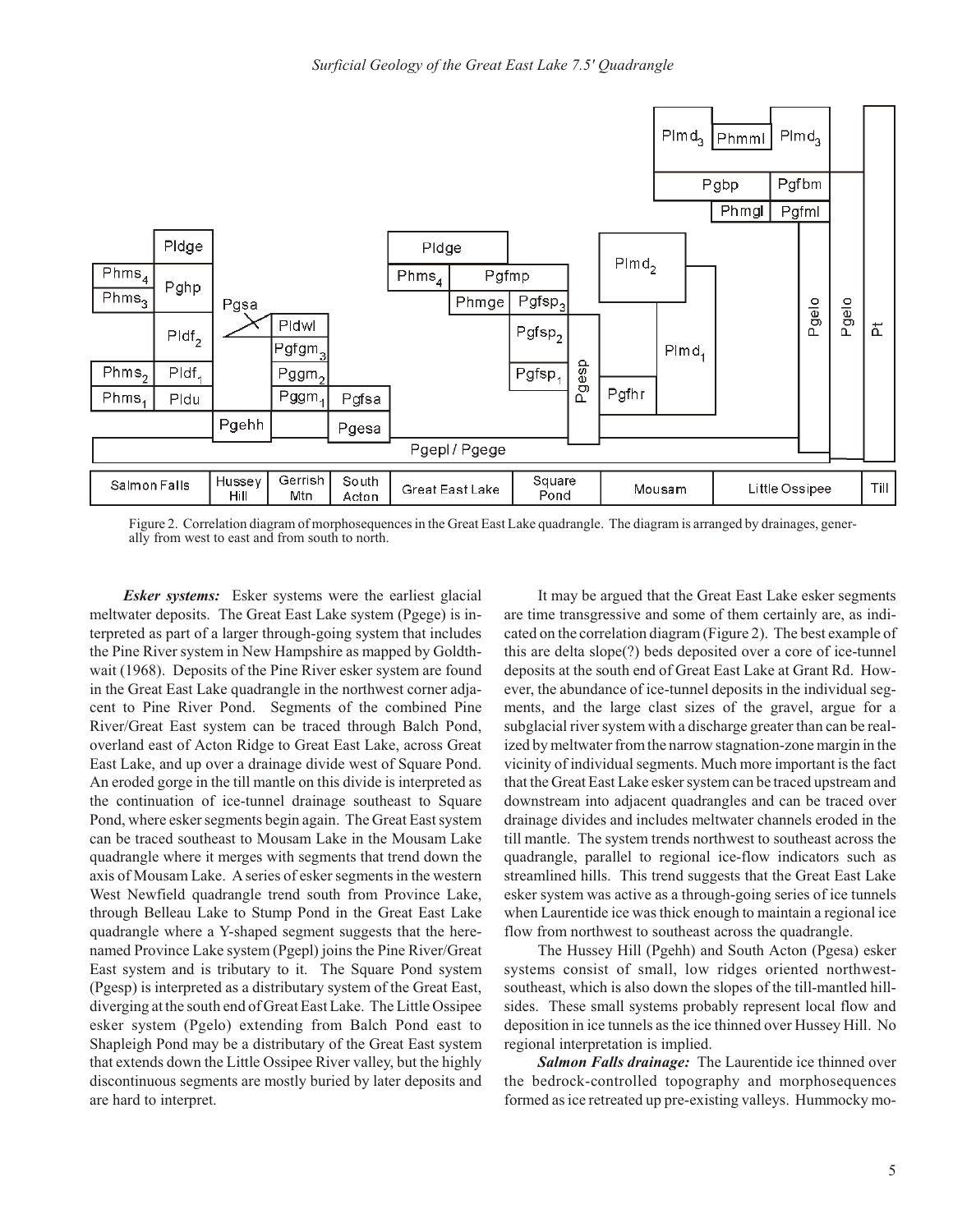raine (Phms<sub>1</sub>) was deposited at, and in front of, an ice-marginal position just north of the village of Milton Mills, most likely in the stagnation zone adjacent to active ice. A small, partially collapsed, high delta (Pldu) was probably deposited at this same time as ice pulled away from the valley wall at Gerrish Mtn. Road. An active pit indicated a  $6-8$  m (20-25 ft) section of dipping beds with climbing-ripple cross-stratification in medium sand interpreted as delta-slope deposition.

As ice retreated up the valley, hummocky moraine (Phms<sub>2</sub>) was deposited adjacent to an ice-marginal position, and a delta  $(Pldf<sub>1</sub>)$  formed in a lake dammed by previously deposited hummocky moraine at Milton Mills. No pits are exposed in the delta, but test holes indicated coarse, pebbly sand along Flat Ground Road (named Heath Rd. in NH). Ice then retreated further up the valley to a probable position across Heath Road. This position is postulated based on deposits east of Gerrish Mtn. discussed below. Deposition of another delta ( $Pldf<sub>2</sub>$ ) probably began at this time; deposition of Pldf<sub>2</sub> continued as Salmon Falls drainage at Wilson Lake and Horn Pond became ice free, and hummocky moraine ( $Phms<sub>3</sub>$ ) at the south end of Horn Pond was deposited. The delta (Pldf<sub>2</sub>) received sediment from the Horn Pond drainage (Pghp) as ice retreated to the margins of the present Great East Lake.

Gerrish Mtn.-South Acton drainage: Ice retreat from the extreme southeast corner of the quadrangle led to deposition in an early arm of glacial Mousam Lake ( $Plmd<sub>1</sub>$ ). Flow down alluvial fans (Pgfsa, Pgfhr) carried sediment to the Mousam delta plain. The fans gathered meltwater from drainage off Hussey Hill and through meltwater channels cut in the till mantle on the heights south of Acton village. A steep alluvial fan (Pgfgm<sub>3</sub>) became active as ice retreated to an ice-marginal position at the north end of Hubbard Ridge and to an upland adjacent to Gerrish Mtn. Loon Pond was occupied by a large ice block as the Mousam delta accumulated around it.

Ice thinning and probable stagnation in the higher valleys around Gerrish Mtn. led to the deposition of a complex series of glacial fluvial and perhaps some lacustrine deposits ( $Pggm<sub>1</sub>$ ). Stagnant ice occupied the present site of Mellion airport and certainly blocked part of the erosional valley leading to sequence Pgfgm<sub>3</sub>. The deglacial history and relationship of these sequences is not well understood. A probable ice-marginal position was established north of Mellion airport that allowed deposition of the alluvial plain ( $Pggm<sub>2</sub>$ ) on which the airport was built. Deposition may have been into a small lake with ice dams to the south and drainage east through an erosional channel at the present site of the Acton town landfill on Grant Rd., and later drainage southeast where a wetland now exists. However, no delta-front beds are exposed. The glacial-alluvial fan  $(Pgfgm<sub>3</sub>)$ received meltwater from the Mellion airport area at this time.

Withdrawal of ice to a position just south of Wilson Lake allowed a delta (Pldwl) to accumulate in the area between the ice front and sequence Pggm<sub>2</sub>. This highly improbable delta, with well exposed delta-slope beds and a topset-foreset contact, has been noted above. Drainage from the small lake may have escaped along the till hill side, now the south shore of Wilson Lake, and overland into the Square Pond drainage to the east. The entire series of morphosequences represents a high set of depositional surfaces stepping down from 730 ft (222 m) (Pggm<sub>1</sub>), to 700 ft (213 m) at Mellion airport (Pggm<sub>2</sub>), to a hummocky 650 ft  $(198 \text{ m})(Pldwl)$ . Ostensively, these sequences were being deposited at the same time as the lower delta units in the Salmon Falls drainage.

*Square Pond drainage: Early drainage in the Square Pond* valley was southeast to glacial Mousam Lake as part of morphose quence  $Plmd_1$ . An ice-marginal position was established at the present southern boundary of Square Pond and extended southwest to Hubbard Ridge and northeast into the Mousam Lake quadrangle. A hummocky glacial alluvial fan  $(Pg fsp_1)$  developed that delivered sediment to the early Mousam Lake delta plain ( $Plmd<sub>1</sub>$ ). This sequence was deposited around and mostly buried older Great East Lake esker segments. Stagnant ice probably occupied the upper end of the present Mousam Lake adjacent to the alluvial fan (see the Mousam Lake quadrangle).

Retreat of the ice to a mid-Square Pond position allowed melt water to escape to the south west through low areas between the Great East Lake esker segments and cut an erosional channel southeasterly along Hubbard Ridge in slightly older Mousam Lake delta deposits (Plmd<sub>1</sub>). A high-gradient alluvial fan  $(Pgfsp<sub>2</sub>)$  was deposited into a small Square Pond glacial lake. This ice-marginal position may be coeval with that north of Gerrish Mtn. which allowed meltwater from a small lake, now containing (Pldwl), to flow eastward and overland to the high-gradient fan. Meltwater and sediment may also have gathered from the erosional channel west of Square Pond (earlier part of the Great East Lake esker system) out of the Great East Lake basin, as the hill sides emerged from the ice. A low-gradient glacial alluvial fan segment east of Square Pond is included as part of sequence Pgfsp<sub>2</sub>; it probably received sediment from flow along both margins of the streamlined hill.

An ice-marginal position was established just east of the south end of Great East Lake as evidenced by hummocky moraine deposits (Phmge). This position probably was synchronous with a position established .75 mile (1.5 km) north of Square Pond that extended across the north end of the streamlined hill, south of the village of North Shapleigh, and into the Mousam Lake quadrangle. This position may be synchronous with the retreat of ice in the Salmon Falls drainage to an unmapped position at sequence Phms<sub>3</sub>. A high-gradient alluvial fan (Pgfsp<sub>3</sub>) received meltwater and sediment from the Great East Lake basin; a lower gradient outwash plain (likewise part of Pgfsp<sub>3</sub>) developed to the north of Square Pond receiving meltwater and sediment from the Little Ossipee drainage. The variation in surface elevations of the depositional surfaces east and west of Square Pond argues for ice blocks in the position of Square Pond, a drop in glacial lake elevation, or both.

*Mousam Lake drainage:* It is apparent from depositional surface elevations of morphose quences  $P$ lmd<sub>1-3</sub> that delta plains were graded to three different surface elevations of glacial Lake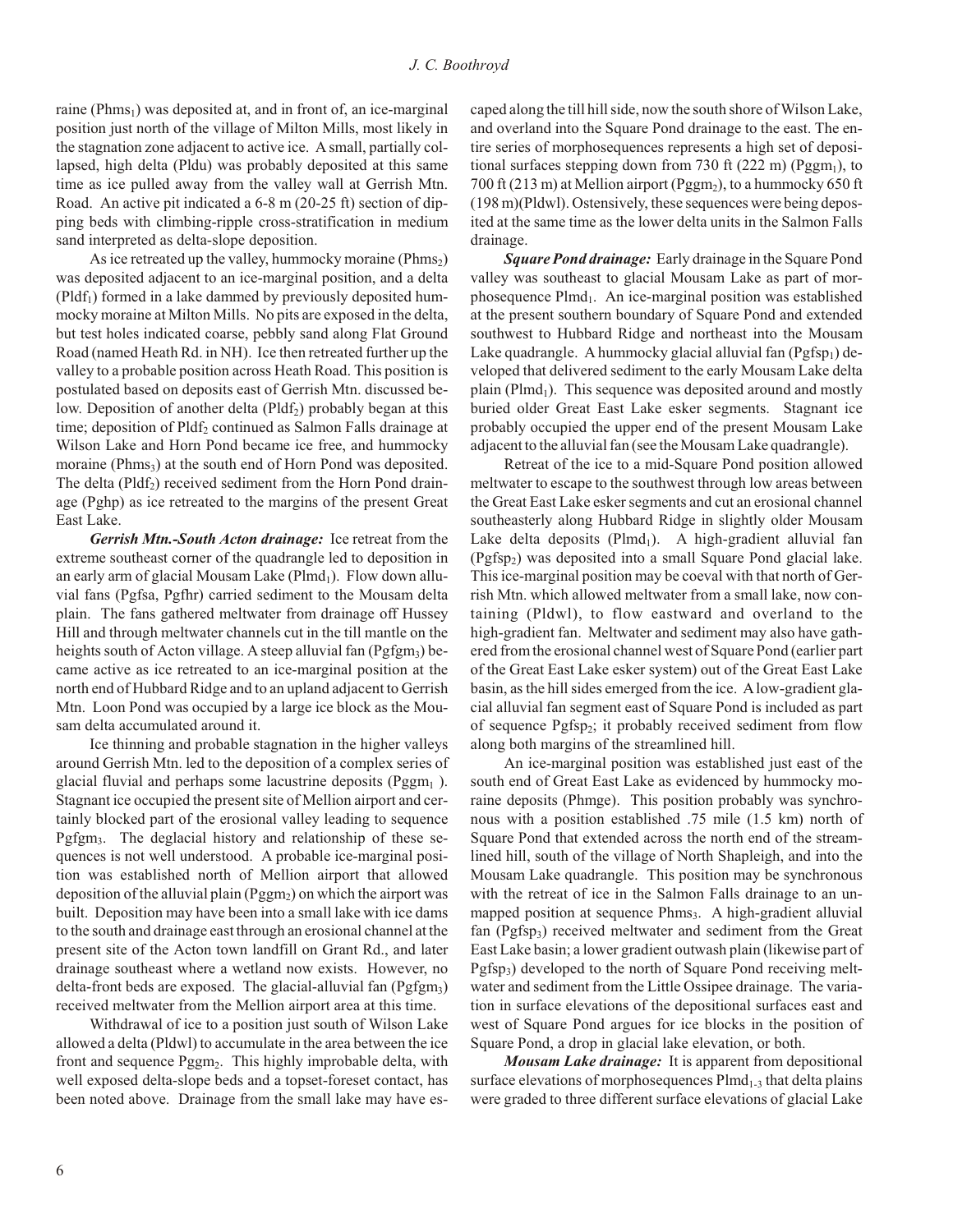Mousam. Inspection of the Mousam Lake quadrangle, including mapping by Meglioli and Thompson (1997a,b), indicates that there may have been three glacial Mousam Lakes: an earlier, southerly lake at elevation 520 feet (158 m) followed by a later, northerly lake at elevation 570 feet  $(174 \text{ m})$ , and finally by a third lake at about 530 feet (162 m) in the North Shapleigh area. It may be possible to allow a single lake and take up the difference in postglacial rebound, but the linear distance due north at an angle to postulated rebound seems too small to account for the elevation difference.

Deposition (Plmd<sub>1</sub>) into the southern lake was discussed above as part of the South Acton and Square Pond drainages. Deposition into this stage of the lake in the Mousam Lake quadrangle (520 feet, 158 m level) allowed the building of a morphose quence south along the present Jones Brook drainage to the vicinity of Goose Pond.

Establishment of an ice-marginal position south of the village of North Shapleigh allowed a large delta ( $Plmd<sub>2</sub>$ ) to begin deposition into the second glacial Mousam Lake. This delta extended into the Mousam Lake quadrangle where delta slope beds are well exposed in several borrow pits (Meglioli, personal communication, 1991). The proximal delta-plain surface was built to an elevation of 570 feet (174 m) in the Great East Lake quadrangle. Outflow from this lake stage was most likely south along the Jones Brook drainage.

Great East Lake drainage: Withdrawal of ice westward from the Square Pond drainage at hummocky moraine position (Phmge) to a hummocky moraine position in the narrows of Great East Lake (Phms<sub>4</sub>) must have coincided with ice retreat north of Square Pond to a position running east-west or parallel to the present Little Ossipee River. This resulted in the deposition of a series of steep glacial alluvial fans (Pgfmp) that extended southward in the Moose Pond area to Great East Lake. Outflow was eastward into the Square Pond drainage and hence into the southerly glacial Mousam Lake. Depleted borrow pits show coarse cobble-to- boulder gravel and the fans show a some what hummocky surface topography indicating probable buried ice at the time of deposition. There are many old borrow pits in the Great East Lake esker segments in the Moose Pond area which illustrate burial of the earlier esker segments by the later alluvial fan deposits. The apex of the most westerly fan at northeast corner of Acton Ridge may represent the last discharge of water and sediment from the Great East lake ice-tunnel system down the old Great East Lake-Square Pond-Mousam Lake system.

The mid Great East Lake ice-margin position is tentatively correlated with similar hummocky moraine deposits ( $Phms<sub>4</sub>$ ) bordering the southern lake margin north of Horn Pond as discussed above. Retreat of the ice from the western end of Great East Lake to a hummocky moraine position south of Balch Pond, allowed the deposition of a delta (Pldge) into a glacial Great East Lake. Almost all of this deposit is in New Hampshire, thus was not examined in detail except to note that the source of meltwater was the Pine River-Province Lake esker system because the delta is surrounded on the east by till uplands with no large drainage sources. Drainage probably was down the present Salmon Falls River Valley.

*Little Ossipee Valley drainage:* Ice-margin retreat into the Little Ossipee River valley caused a shift of meltwater from a series of southeast-trending systems to an easterly drainage down the Little Ossipee River valley. A glacial fluvial system (Pgbp) received meltwater and sediment from a steep-gradient alluvial fan (Pgfbm) with a source overland from the West Newfield quadrangle and from various sources to the west, north of Balch Pond. This system was deposited in an ice-choked Little Ossipee valley and partially buried earlier esker segments (Pgelo). The sequence east of Gile and Bond Mtns. (Pgfml) may have been similarly deposited at this time.

The final morphosequence to be deposited in the Great East Lake quadrangle is a lower delta surface ( $Plmd<sub>3</sub>$ ) along the Little Ossipee River east of Balch Pond that correlates with glacial Lake Mousam deposits in the Mousam Lake quadrangle (Meglioli and Thompson, 1997a,b). Part of sequence  $Plmd<sub>3</sub>$ , in the extreme northeastern corner of the quadrangle, had a source in the West Newfield quadrangle and continues into the Mousam Lake quadrangle.

#### *Implications for Regional Deglacial History*

The late glacial history of the quadrangle may be divided into two sequences of events:  $(1)$  the creation and maintenance of the large through going ice-tunnel systems, especially the Pine River/Great East Lake system; and (2) the systematic deglaciation of the quadrangle by stagnation-zone retreat with the deposition of morphosequences. The Pine River/Great East Lake ice-tunnel system existed during late glacial time when regional ice was thick enough to maintain flow from northwest to southeast. Downstream, the ice-tunnel system is inferred to continue to the glacial-marine deltas of the Sanford-Wells area reported by Koteff and others (1993). The implication is that, similar to the ice-tunnel systems of eastern Maine (Ashley and others, 1991), the Pine River/Great East system, and other subparallel systems in other quadrangles (Boothroyd, 1995; Thompson and Borns, 1985a), contributed meltwater and sediment from eastcentral New Hampshire to the deltas at the marine limit in southwestern Maine, a distance of up to 50 km. Meltwater and sediment would have been transported from the Ossipee area of east-central New Hampshire when these areas were still ice covered. If this is true, then the ice margin positions for southwestern Maine reported by Thompson and Borns (1985a) must be modified because they show the Great East area ice-free by 14,000 yr B.P., whereas the coastal delta locations are still icecovered.

More recent interpretations (Koteff and others, 1993) place the ice margin on the present southwestern Maine coast between 14,500 and 14,000  $^{14}$ C yr B.P. The ice margin was at the glacialmarine deltas in southwestern Maine about 14,000 yr B.P. when the Pine River/Great East system is interpreted to active. Rapid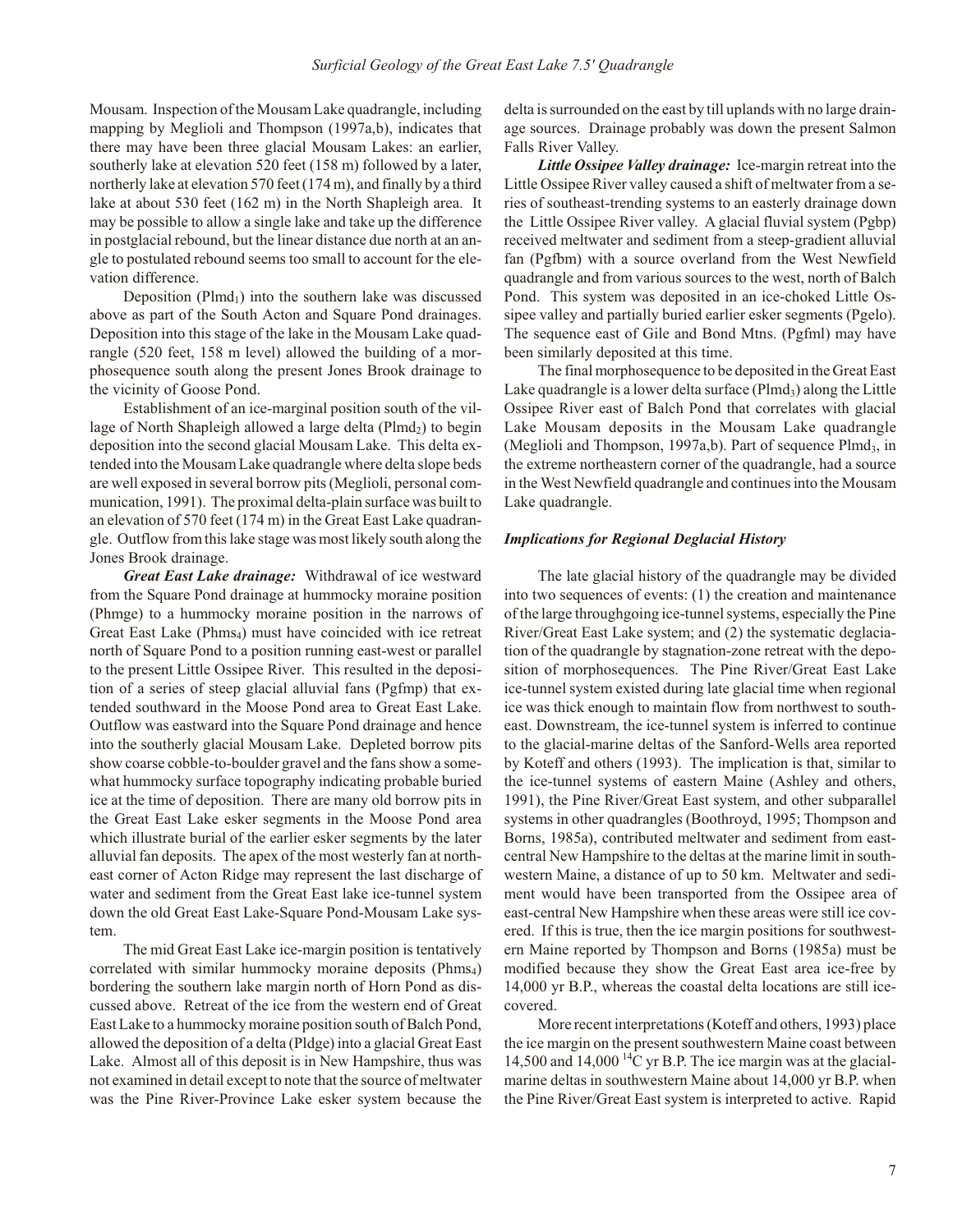deglaciation took place in the 100-200 years around  $14,000^{14}$ C yr B.P., based on evidence of delta elevations and positions of Koteff and others (1993), as the ice margin retreated from the coastal marine deltas to the uplands of the Great East Lake and surrounding quadrangles. The regional ice-tunnel systems were deranged as the ice thinned and the margin retreated across the quadrangle, allowing deposition of fluvial and lacustrine morphosequences.

#### **Postglacial Geology**

Melting of residual ice, after the ice margin had retreated out of the area, and runoff of meteoric water resulted in downcutting into till slopes and the ice- proximal slopes at the heads of morphose quences. An extensive set of man-made dams on most of the drainages have submerged many of the Holocene deposits of the valley bottoms beneath pond and lake waters. However, postglacial fluvial terrace surfaces are well displayed in the Little Ossipee River valley near the village of North Shapleigh. Wetland marshes developed on the former glacial lake floor in the Salmon Falls drainage, and mixed marsh and swamp wetlands developed in most kettleholes and some larger ice-block basins. Present runoff is gathered in tributary streams that flow to either the Salmon falls River on the west, the Mousam River to the southeast, or the Little Ossipee River in the northern part of the quadrangle.

#### *Eco nomic Ge ol ogy*

Sand and gravel mining operations have concentrated on the ice-tunnel deposits of the esker segments. Many abandoned and depleted borrow pits attest to past activity. The largest, presently active operation is the Pepin and Sons pit adjacent to Square Pond. This pit, with several active faces up to  $30 \text{ ft} (10 \text{ m})$ high in ice-tunnel deposits, maintains an active crushing and screening operation. There are other small operations, many in mostly mined-out areas around Moose Pond, which supply local gravel needs. The only active, bank-run sand supply is the borrow pit in delta-slope deposits south of Wilson Lake that has an active 50 ft  $(15 \text{ m})$  high working face.

The esker segments in Balch Pond and Great East Lake are prime waterfront building sites for summer homes. In fact, the summer vacation industry is in conflict with sand and gravel mining in some locations in the quadrangle because of noise from gravel crushers and truck traffic on secondary unpaved roads.

#### **ACKNOWLEDGMENTS**

The staff at the town hall of the Town of Acton provided assistance on land and pit ownership and information to landowners on the nature and scope of mapping. The Square Pond Association of homeowners provided a bathymetric map of Square Pond that aided delineation of esker segments; several members provided access to gated property for mapping purposes. Pepin and Sons, G.W. Mann, R.S. Mann, R.W. Weeks, B. Langley, G. King, and Apple Valley Camp ground all gave access to working or former borrow pits.

The mapping of the quadrangle was aided by on site field discussions with Woodrow Thompson, Robert Newton, Carol Hildreth, Andres Meglioli and Carl Koteff. Insight into mapping concepts was gained from discussion with Janet and Byron Stone and Carl Koteff. An understanding of southwestern Maine glacial geology was enhanced by discussions with Tom Weddle, Woodrow Thompson, and numerous Friends of the Pleistocene and NEIGC field trips. Lastly, many long discussions with Carl Koteff led to a better understanding of the mode and timing of deglaciation.

Drafts of this report were critiqued and improved by Woodrow Thompson and Tom Weddle.

#### **REFERENCES CITED**

- Ashley, G. M., Boothroyd, J. C., and Borns, H. W., Jr., 1991, Sedimentology of Late Pleistocene (Laurentide) deglacial-phase deposits, eastern Maine: an example of a temperate marine, grounded ice-sheet margin, in Anderson, J. B., and Ashley, G. M. (editors), Glacial marine sedimentation - paleoclimatic significance: Geological Society of America, Special Paper 261, p. 107-125.
- Bloom, A. L., 1960, Late Pleistocene changes of sea level in southwestern Maine: Maine Geological Survey, 143 p.
- Bloom, A. L., 1963, Late Pleistocene fluctuations of sea level and post-glacial crustal rebound in coastal Maine: American Journal of Science, v. 261, p. 862- 879.
- Boothroyd, J. C., 1995, The Pine River and other esker systems of southwestern Maine and south-central New Hampshire: implications for regional deglaciation: Geological Society of America, Abstracts with Programs, v. 27, no. 1, p. 31.
- Boothroyd, J. C., 1997, Surficial geology of the Great East Lake quadrangle, Maine: Maine Geological Survey, Open-File Map 97-46.
- Boothroyd, J. C., 1998, Surficial materials of the Great East Lake quadrangle, Maine: Maine Geological Survey, Open-File Map 98-171.
- Borns, H. W., Jr., 1973, Late Wisconsinan fluctuations of the Laurentide Ice Sheet in southern and eastern New England, *in* Black, R. F., Goldthwait, R. P., and Willman, H. B. (editors), The Wisconsinan Stage: Geological Society of America, Memoir 136, p. 37-45.
- Gilman, R. A., 1972, Mesozoic plutonic-volcanic rocks of the Newfield quadrangle, Maine: Maine Geological Survey, Open-File Report 78-10, 20 p.
- Gilman, R. A., 1978, Bedrock geology of the Newfield 15' quadrangle, Maine: Maine Geological Survey, Open-File Report 72-1, 16 p.
- Goldthwait, R. P., 1968, Surficial geology of the Wolfeboro-Winnepesaukee area, New Hampshire: N. H. Dept. of Resources and Economic Development, 60 p., 2 15' maps.
- Hussey, A. M., II, 1968, Stratigraphy and structure of southwestern Maine, in Zen, E-an, White, W. S., Hadley, J. B., and Thompson, J. B., Jr. (editors), Studies of Appalachian geology: northern and maritime: Interscience Publishers, New York, p. 291-301.
- Hussey, A. M., II, 1985, The bedrock geology of the Bath and Portland 2 degree map sheets, Maine: Maine Geological Survey, Open-File Report 85-87, 82 p.
- Hussey, A. M., II, and Pankiwskyj, K. A., 1975, Preliminary geologic map of southwestern Maine: Maine Geological Survey, Open-File Map 75-19.